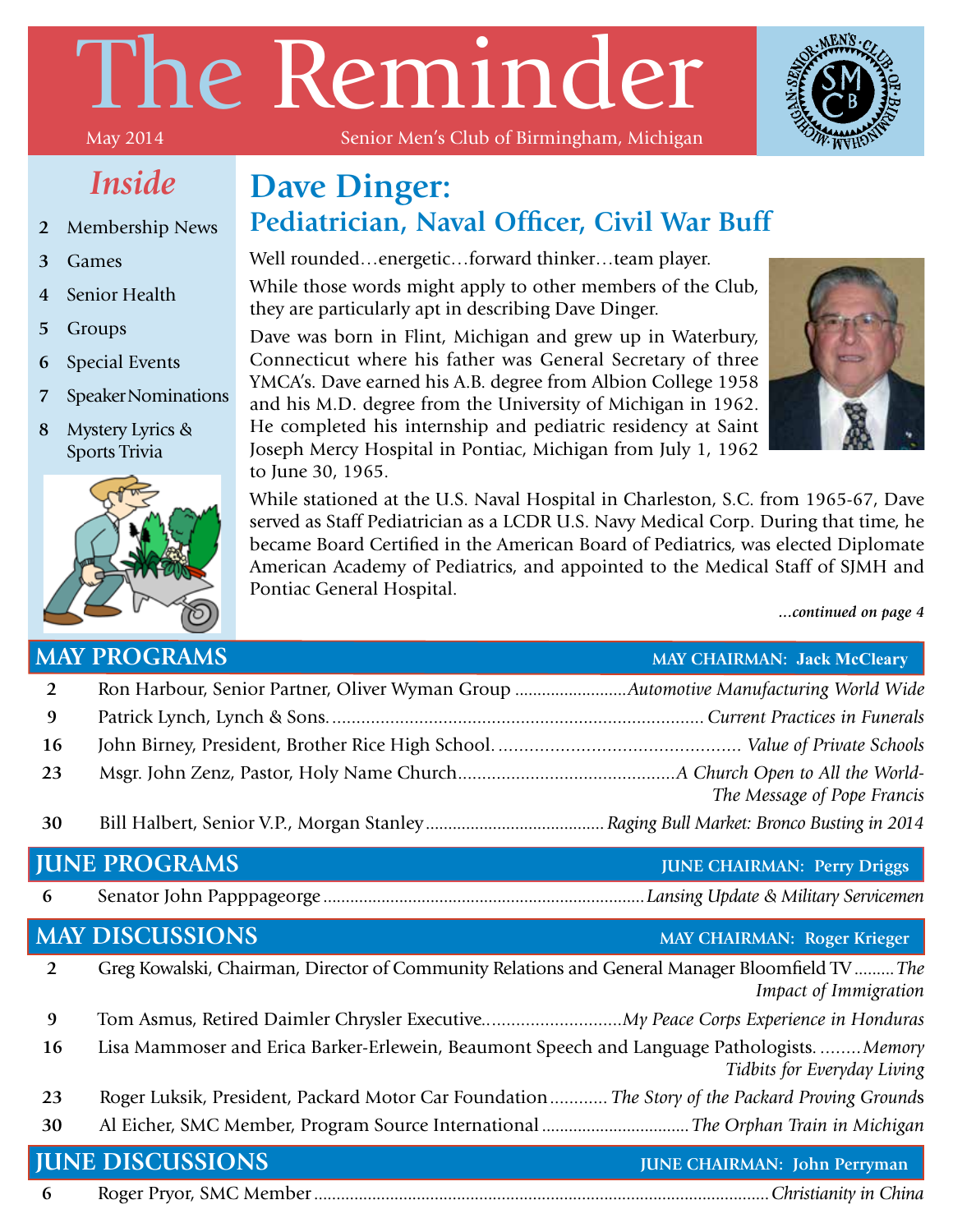

**Richard E. Muszynski** 26573 Dundee Huntington Woods, MI 48070-1320 248-399-6915 E-mail: muszynskisvf@gmail.com Sponsor: David Ladd

#### **Deaths:**

**Jack H. Cvengros**, (Life) joined September 2003 **Douglas F. Allison**, joined July 2010 **William I. Chapman**, (Life) joined January 1993

#### **To Life Member:**

**William B. Schwartz Donald C. Overy**

#### **Resigned:**

**Donald N. Frey, Jr. John T. Frye Willard L. Dresser**, (Life)

> —Pete Kass, Membership Chairman —Robert Beach, Database Chairman —Bill Shaffmaster, Tom Booth & Gene Markel, Photography



**Monday, May 26, 2014**

#### **New Member: New Associates:**

**John M. Gilmour** 30215 Stellamar St. Beverly Hills, MI 48025-4928 248-220-9838; jackgilm@aol.com Sponsor: Pete Kass

**James P. Cleary** 2001 Fairway Birmingham, MI 48009-1869 248-642-5676; clearyjp@gmail.com Sponsor: Pete Kass

**Charles A. Main** 31654 Waltham Dr. Beverly Hills, MI 48025-5119 248-645-5734; themains@hotmail.com Sponsor: Robert Doll

**Jeff J. Wachler** 4969 Malibu Bloomfield, MI 48302-2254 248-737-0534; jeffwachler@gmail.com Sponsor: Richard Kamp

**James R. Powell** 5142 Cobblers Ct. Bloomfield Hills, MI 48304-3730 248-835-4017; jimpowell.jrp@gmail.com Sponsor: Pete Kass

**William J. Klindt** 2025 Fairway Dr. Birmingham, MI 48009-1869 248-882-6694; wklindt@comcast.net Sponsor: Pete Kass

**Albert F. Kebl** 1514 Tannahill Bloomfield Hills, MI 48304-1076 248-978-3442; alkebl@sbcglobal.net. Sponsor: Perry Driggs

**Ricardo Chalela** 5081 Crystal Creek Ln. Washington, MI 48094-4218 586-781-6129; rchalela71@gmail.com Sponsor: Pete Mehra

**Jamshid R. Bhavnagri** 2291 Red Maple Dr. Troy, MI 48098-2274 248-879-0997; jbhavnagri@aol.com Sponsor: Pete Mehra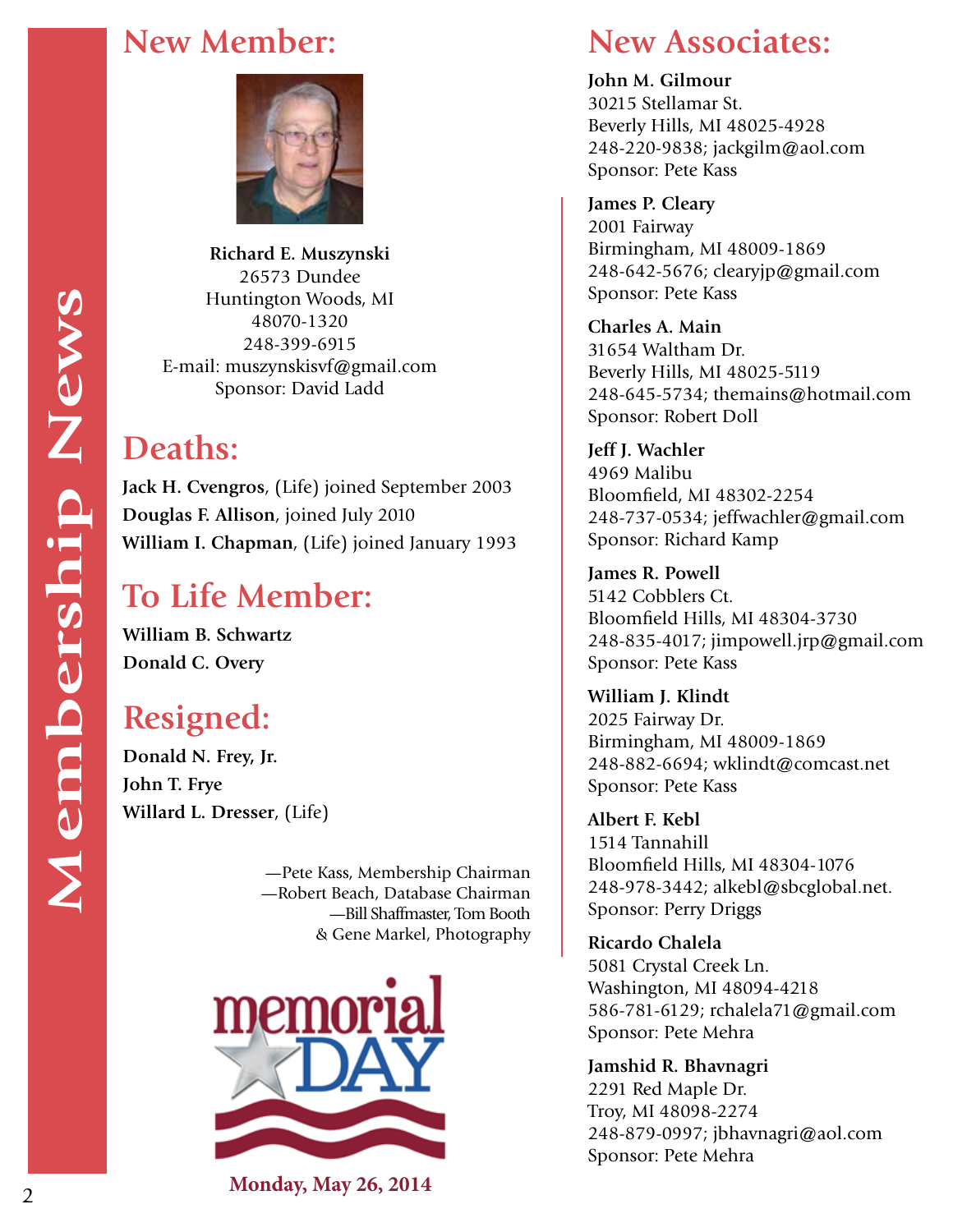

## **Games**



#### **Winter Dome Golf**

Winter golf practice at the Oakland Yard Dome concluded on Thursday, April 17. The special deals will continue at the dome for any hostile weather Thursdays. However, the free donuts will be discontinued.

Highlights for the month of March were the Annual Putting Contest and the second instructional visit by the teaching professional.

The Annual Putting contest was a very spirited competition with very little differences in the scores between the winners. The winning contestants were:

First Place: .....Dick Rappleye

Second Place: .....Cliff Snedeker

Third Place: ......Ted Chapekis

The Committees wish all senior golfers a hot, torrid, long, and low scoring summer.

See you at the dome next January 8, 2015!

—The Committees



#### **Monday Golf**

Record snowfall and extended frigid temperatures have finally yielded to signs of spring. Over 50 eager athletes have signed up for Monday Golf at Lincoln Hills. The course is not yet its usual fence-to-fence carpet of lush green. But it welcomed our presence on April 21. So expect our reports on scores, averages, outstanding feats and upcoming events. The first SCRAMBLE will be in early June as soon as playing averages are established. Each week will feature the closest-to-the pin contest on Hole No. 2. A new award will be special recognition of any "birdies" on No. 9.

Please come and join us on Monday mornings for healthy exercise and after-golf diversion and friendly conversation.

—The Committees

#### **Sports Quote:**

"I'm working as hard as I can to get my life and my cash to run out at the same time. If I can just die after lunch Tuesday, everything will be perfect."

#### **Bowling**

Our bowling season ended with an exciting roll-off between the winners of each half. Team #6 (Chuck Frederick, Dennis Kozak,



Dick Kamp and George Moore) defeated Team #1 (Chuck Ragains, Les Lessenthien, Bob Jordan and Phil Owen) for the league championship. Dick Kamp was the star for the winners - with a 135 average, he bowled a great 490 series. Hearty congratulations to the winners, who will be recognized and awarded the Champion Trophy at our banquet at TCH on May 7.

Individual honors for the season go to Rich Volpe for high average (169) and high game (246), while Denny Winowiecki had the high series (608). Summer bowling will continue at Thunderbird on Wednesdays at 10:00AM.

—Dick Harper

#### **Inter-Club Dialogue**

The Senior Men's Club is planning to initiate an exchange of visits with the Grosse Pointe Senior Men's Club. These visits will take place at regularly scheduled Club meetings, with objectives of viewing



how each club conducts meetings, plus having an opportunity to discuss mutual problems and ongoing challenges. Both the SMC and the GPSMC have experienced membership declines, although our member count appears to have stabilized.

President John Steele will head a team of selected SMC members for these visits - the first of which will be our attending a GPSMC meeting on May 27. In turn, they will visit us, most likely in June. We are currently developing a suggested agenda for these meetings, including a list of issues and mutual concerns for discussion.

—Dick Harper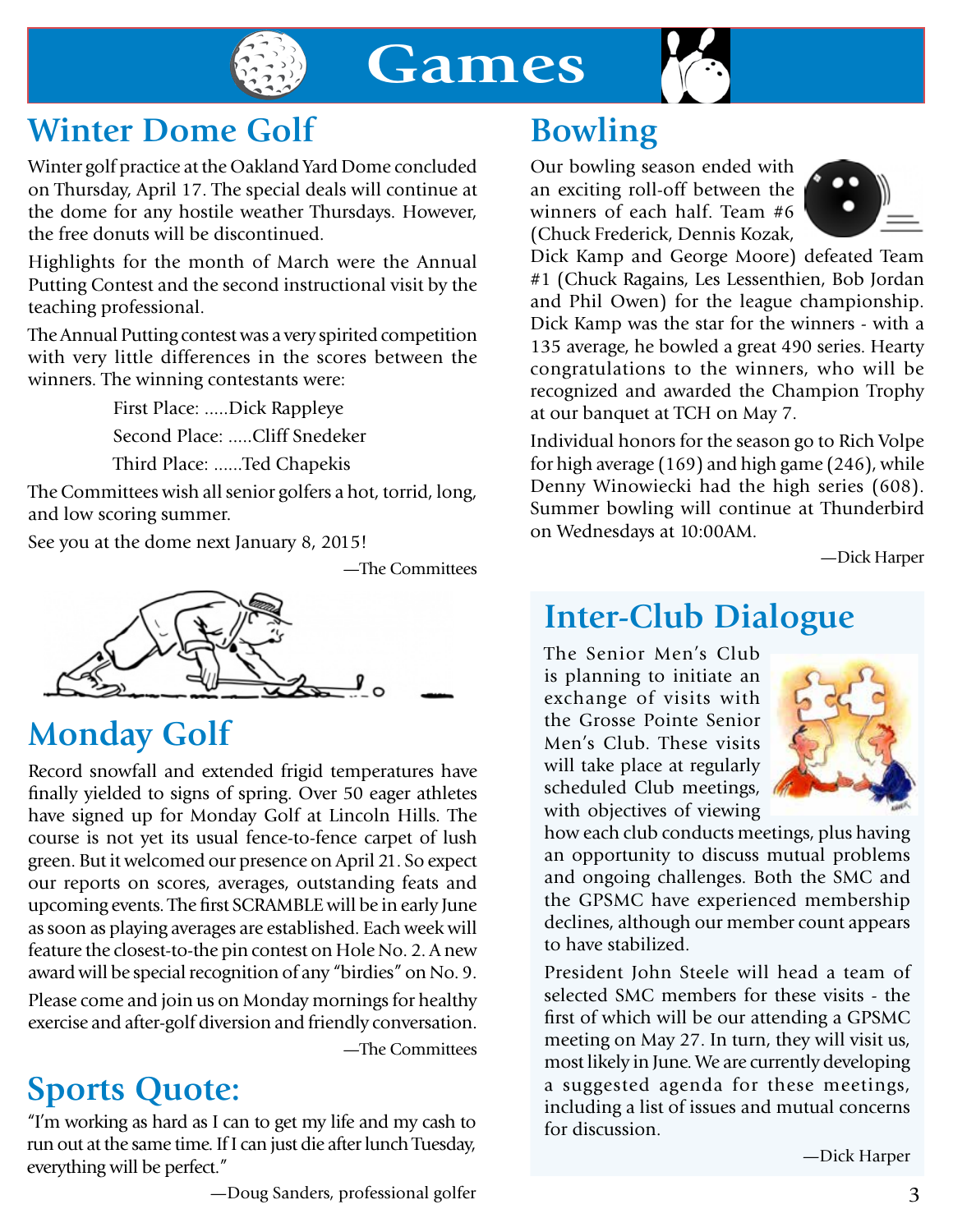*...continued from page 1*

#### **Dave Dinger**

Dave was in private practice from 1967-1999, serving Pontiac and surrounding communities. He served several offices in the Department of Pediatrics of both hospitals including Chairman of the Department of Pediatrics at SJMH and Vice Chairman of the Department of Pediatrics at Pontiac General Hospital.

Since retirement, Dave has pursued a hobby as a Civil War re-enactor. He also has held a variety of positions in the SMC including Chairman of the Associates Committee, Chairman of the monthly Discussion Groups, Vice Chairman of Visitation and Health Committee, Chairman of the Attendance Committee, and Sergeant-at-Arms.

Dave has served the community in a variety of ways over the years, including Meals on Wheels and C.E.R.T. (Community Emergency Response Team) of Bloomfield Township. He is the Adjutant of the American Legion Post #339 of Bloomfield Hills and its past Commander.

Dave and his wife Sue have three children and six grandchildren. They have lived in Bloomfield Township, Michigan for the past 47 years.

—Chuck Ragains

#### **Senior Health Matters The 7 Dietary Principles to Reduce Alzheimer's Risk**

1. Minimize saturated fats and trans-fats.

2. Vegetable, legumes (beans, peas and lentils), fruits and whole grains should be the primary staples of the diet.

3. One ounce of nuts or seeds (1 small handful) daily provides a healthful source of vitamin E.

4. A reliable source of B12, such as fortified foods or a supplement providing 2.4 micrograms per day for adults should be part of the daily diet.

5. Choose multivitamins without iron and copper and consume iron supplements only when directed by your physician.

6. Avoid the use of cookware, antacids, baking powder or other products that contribute dietary aluminum.

7. Engage in aerobic exercise equivalent to 40 minutes of brisk walking 3 times per week.

#### **Sign In Please**

Members attending Friday Club meetings traditionally have been expected to sign-in with the Attendance Committee on arrival at TCH, even if not staying for lunch. The Attendance Committee records meeting attendance data for a monthly report to the Executive



Board. This data is an ongoing measure of the overall strength of our Club. Perhaps more importantly, they contribute to our ability to attract outstanding Friday speakers - an audience of 200 is certainly more appealing than a significantly lower number.

Unfortunately, it is increasingly evident that some meeting attendees are not signing in on Fridays, particularly if not buying a lunch ticket. Recent head counts developed by the Attendance Committee compared to sign-in totals clearly indicate this shortfall at times as many as 15-20 members. This problem has been growing since we dropped the former 10 meeting a year attendance requirement.

For the indicated reasons, members are urged to signin on arrival Friday morning. We want to know that you are attending meetings, and we want to attract the best possible speakers. Thank you for your support.

—Executive Board

#### **William Waltsgott: A Centurion**

We have often commented that belonging to and being active with the Senior Men's Club keeps us younger than our chronological age. Life member William Waltsgott clearly demonstrates the validity of this statement. He reaches the exalted age of 100 this month, and is our oldest and one of our longest serving members, having joined in February, 1981.



*Spring is Here and the Outdoors is Calling*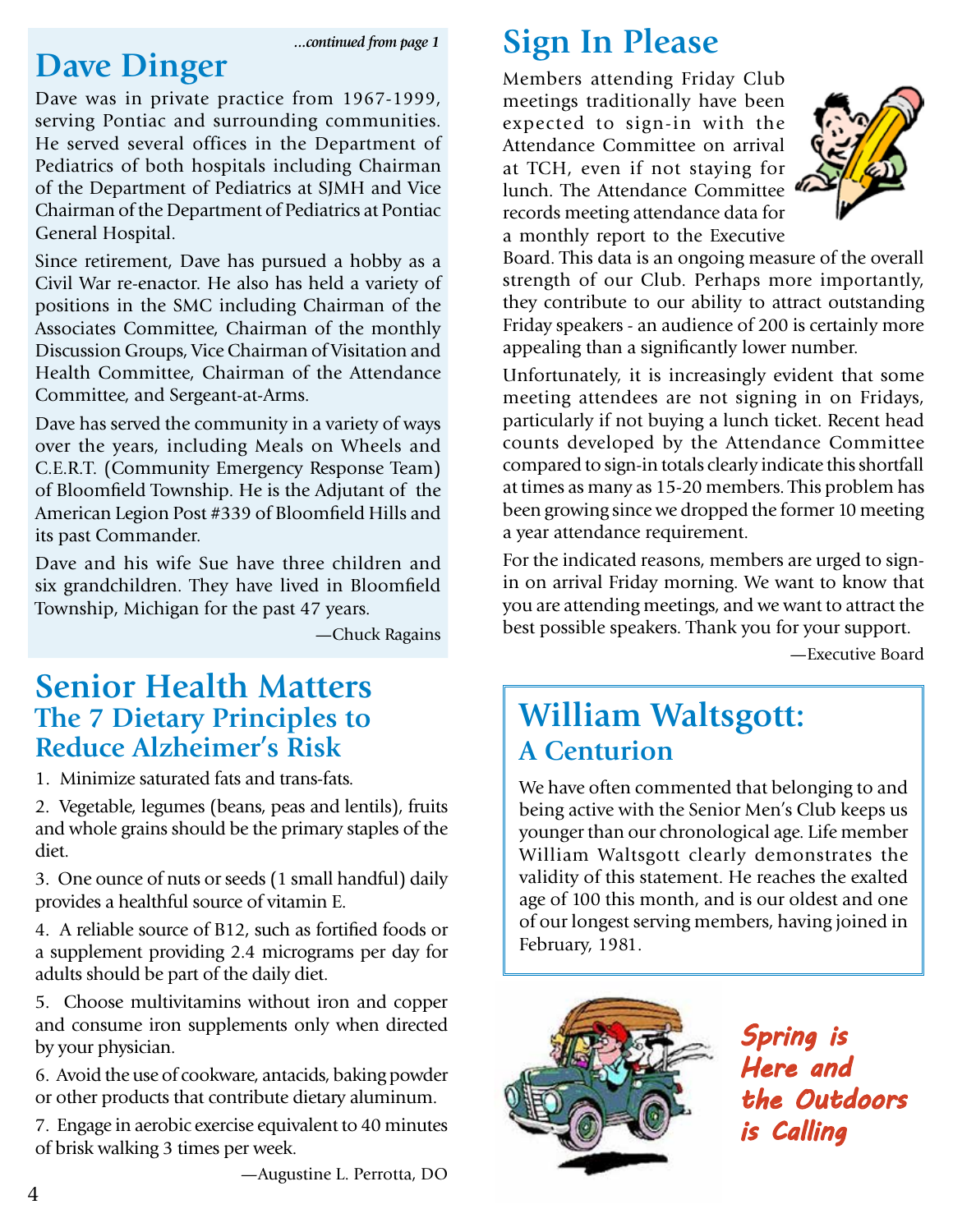# **Groups**

### **Book Reading Groups**

On Wednesday, May 7 at 10:30AM we will discuss "The Racketeer" by John

Grisham. Mal Barry begins the book as a convict, an ex-Marine and former lawyer who got caught up in racketeering charges related to a crooked influence peddler nicknamed Barry the Backhander. The



involvement of Mal's tiny law firm in executing one of Barry's real-estate transactions brought Mal a 10-year federal sentence for RICO violations he never knowingly committed. Mal's wider story also involves a coerced confession, which will prove very helpful later.

On Monday, May 19 at 3:00PM we will discuss "Savage Continent" by Keith Lowe. This book is about Europe in the aftermath of World War II. It reveals a level of savage behavior that matches the worst episodes in the dark continent in the last century. The end of the war in Europe is one of the twentieth century's



most iconic moments. It is fondly remembered as a time when cheering crowds filled the streets. These images of victory and celebration are so strong in our minds that the period of anarchy and civil war that followed has been forgotten.

—Ted Chapekis



#### **Investment Group**

On Thursday, May 15, at 2:45PM Brian Dickman and Alan Maximiuk of Agree Realty will discuss "How to Operate Successfully in

the Retail Real Estate Environment." They will discuss Agree's successful strategies in the national and Michigan commercial real estate markets. Agree Realty (ADC) is a local company that pays a low risk 6% dividend. Please note that this meeting has been delayed one day to avoid conflict with the Mud Hens trip.

Bob Rossi leads the Stock Game again by remaining all cash with a 54.3% gain. Joe Samyn surged into second place with a 46.1% gain. Bob Bazzell slipped into third with a 36.4% gain. Seven players follow closely. The Stock Game ends May 31.



#### **Classic Movie Group**

The "Man who Shot Liberty Valance" will be shown by Nanda Bagchi

on Monday, May 12 at 1:00PM. It is widely considered one of director John Ford's best westerns because he, once again, forges the legends and myths, heroes and villains, codes and



philosophies, and the look, sound and feel of the Old West. Starring John Wayne and James Stewart, almost the entire film is a flashback that concentrates on the characters and their often suppressed emotions, motives, and the truths leading up to the fateful day that Liberty Valance was shot. It was filmed in black and white, most appropriate for the atmosphere, use of shadows and the dramatically hard-driving musical score. This is a very sophisticated western interwoven with subtle elements of politics, gun control and racism.

—Augie Perrotta

### **Computer Group**

Combined Computer and Camera Group meeting on Tuesday, May 13 at 2:00PM.

—Ron Denton

### **Camera Group**

The Camera Group and the Computer Group will have a combined meeting on Tuesday, May 13 at 2:00PM in The

Community House. The speaker will be SMC member Dr. Augie Perrotta. Augie will demonstrate the ABC's of how to create a PowerPoint presentation for your photos. His intent is threefold:

1. The basics on how to create a PowerPoint presentation.

2. How to use your scanner to copy and paste your photos into PowerPoint.

3. How to move your photos from "Pictures" in Windows to PowerPoint.

—John Slocum and Ron Denton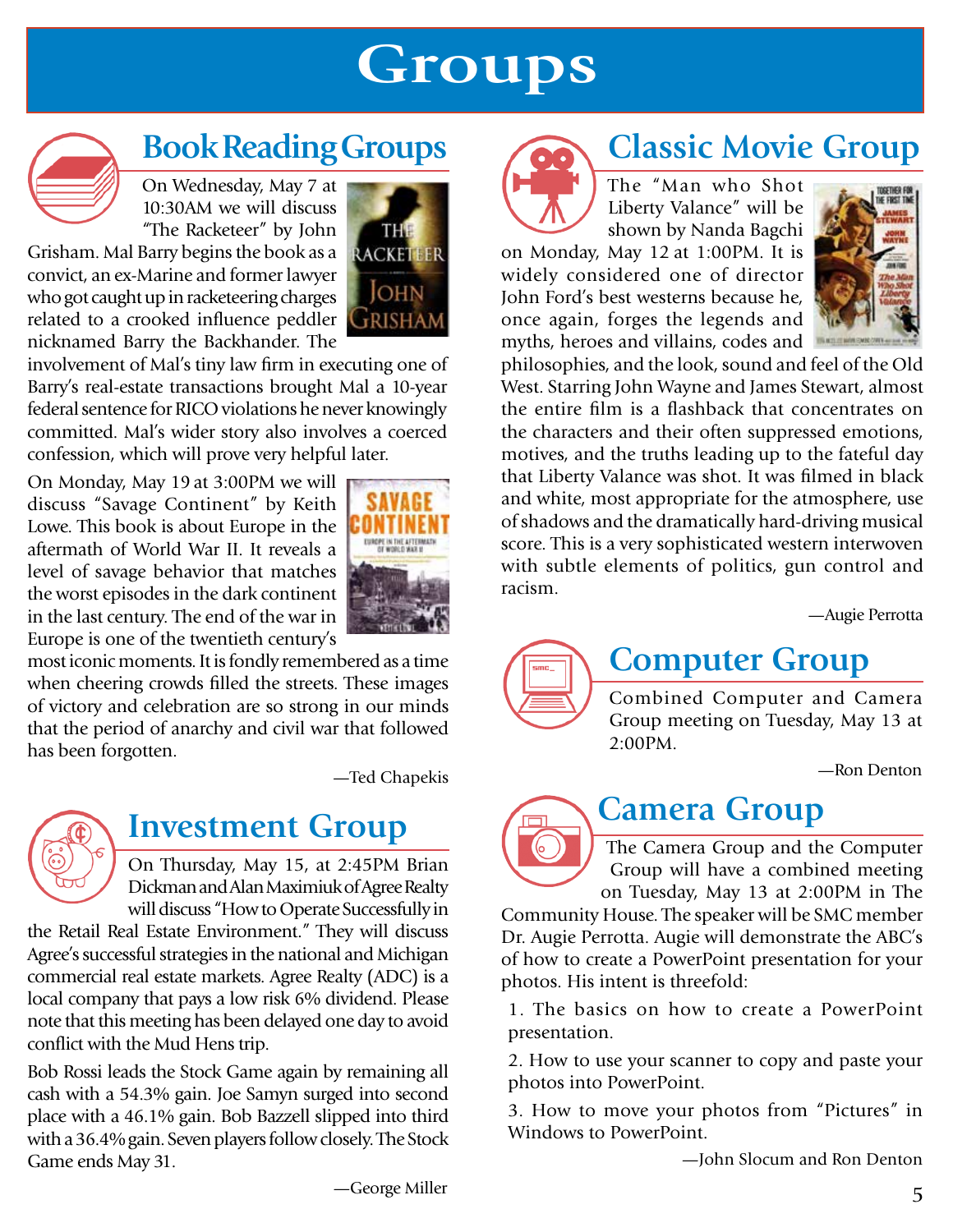# **Special Events**

#### **Take Me Out to the Ballgame!**

This is your last reminder that we are once again going to visit the beautiful Fifth Third ballpark in Toledo to watch the Mud Hens play. The date is Wednesday, May 14, and the Mud Hens' opponent



will be the Syracuse Chiefs, a farm team for the Washington Nationals. We have reserved a block of 56 excellent first base side seats under the 2nd deck.

The game starts at 10:30AM, so our bus will leave the First Presbyterian Church promptly at 8:15AM. Following the game, we will move on to the popular Forester's Restaurant on the scenic Maumee River waterfront for a late lunch. We will have the option of outdoor seating or dining room seating facing the river. We can select from the regular menu as lunch is not included in the ticket price. After lunch we will make a brief stop at the world-renowned Glass Pavilion of the Toledo Museum of Arts on our way back to Birmingham.

Ticket sales will begin on Friday, April 25, on a firstcome, first-serve basis at \$35 per ticket. Spouses and significant others are invited to join us. This trip is always a sell-out, so you'd better buy your tickets early!

—Jim King

#### **Save the Date: 2014 River Cruise**

Our 2014 River Cruise will be held on Wednesday, July 23. Looks for details in the June *Reminder*.



—Special Events Committee

#### **Sports Quote**

"Blind people come to the ballpark just to listen to him pitch."

—Reggie Jackson commenting on Tom Seaver

#### **Volt Plant Tour**

The Special Events Committee is proud to announce that we have arranged for a plant visit



and tour of the Volt Assembly Plant---officially known as the General Motors Hamtramck Assembly Plant on Tuesday, June3. Our bus leaves the First Presbyterian Church parking lot at 10:30AM and returns at approximately 3:00PM. The tour of the plant is by tram. We will also have time to visit some exhibits and inspect an actual Volt model displayed in the visitor area. At 1:00PM we will proceed to the Dakota Inn which offers some hearty food choices for lunch before we return to Birmingham.

Tickets are priced at a most reasonable cost of \$30 each and includes the tour, bus transportation, lunch and all gratuities. Tickets will go on sale beginning Friday, May 16. We advise you to make your plans early since we expect a sell-out of this most interesting event.

—Roger Struck

#### **WW II Veterans 70th Anniversary of D-Day**

The Senior Men's Club would like to honor all Club members who are World War II veterans at our regular meeting on June 6, 2014 - the 70th anniversary of D-Day. All veterans and a guest are invited to attend this meeting and to enjoy a FREE LUNCH at noon as the Club's



way of saying thank you for saving the free world.

If you and an optional guest can attend, please contact Jim Bayson at 248-681-4672 or jamesbaysoncpa@aol. com.

Please RSVP by June 1. If you can come, you are encouraged to wear any memorabilia that you may have such as caps, uniform, medals, etc. If you know other Club members who are WWII vets, please make them aware of this special invitation.

—Jim Bayson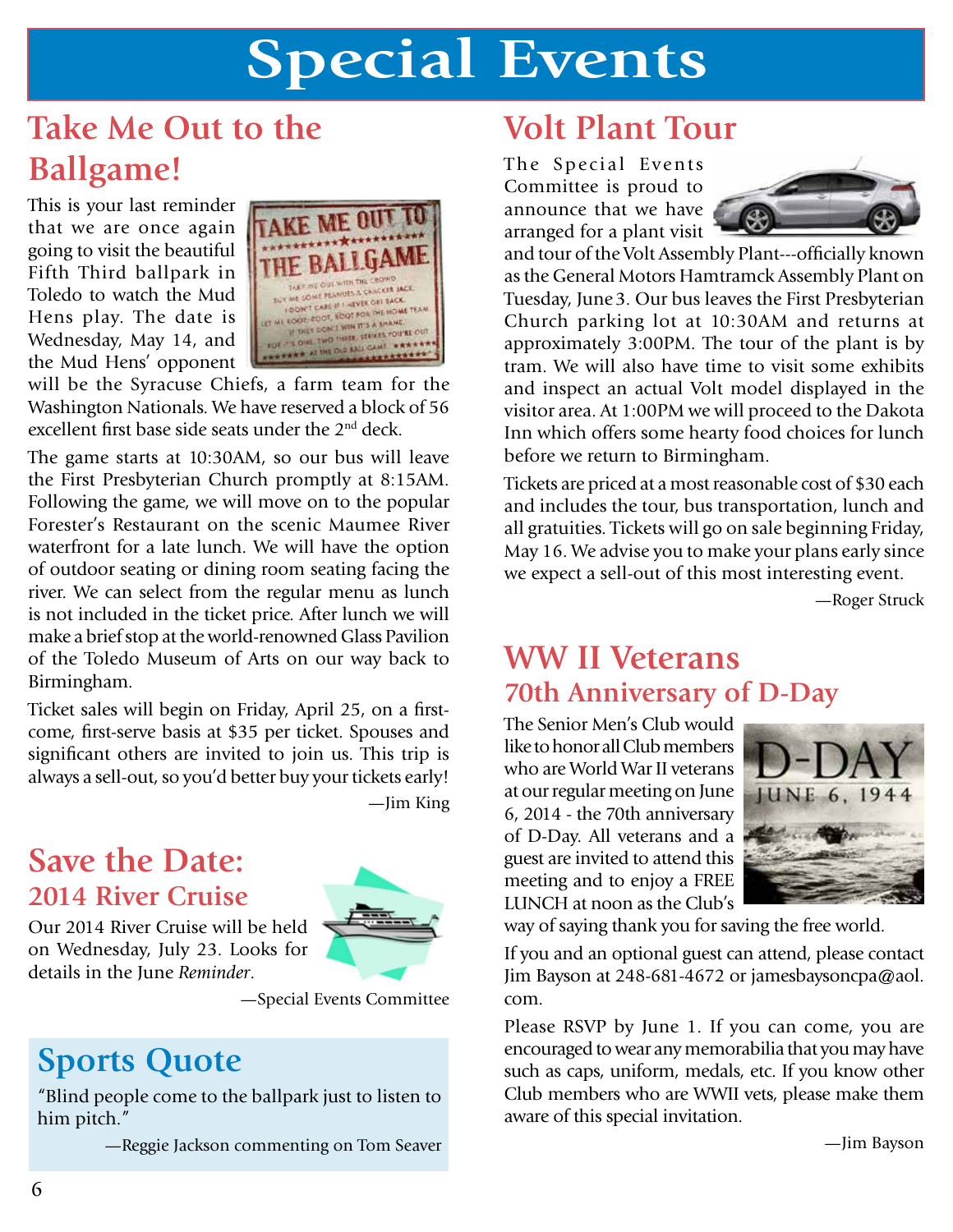#### **Discussion Group Speakers**

John Perryman, Chairman of the Discussion Group, is always looking for speakers for the Group meetings held every Friday after lunch. Club members can help - maybe you know of a speaker and topic which would be of interest to our



membership. In addition, we know that many of our own members have interests, activities or knowledge of a subject which would appeal to members. Dave Dinger recently described his involvement with Civil War history and re-enactments.

Don't hesitate to contact John (perryman-john@att. net) or 248-645-0473 - your audience is waiting.

#### **Hostesses Needed**



Every Friday, members staying for lunch are served by a group of dedicated, smiling and superefficient hostesses. The traditions of this service go back to our beginning and will continue.

However, these lovely ladies need help. Recent retirements have thinned their ranks and

they are looking for more volunteers to join them. Maybe your wife would like to come forward (and find out what you do on Fridays). Maybe you or your wife know another lady who would appreciate the short hours (and low pay) of joining this team. Please give this some consideration. Service days are flexible. Questions can be directed to Eunice Orton (248-642-7812) or Lillian Fregolle (248-646-1894.)

#### **Genealogy Group**

The Genealogy Group will hold a planning meeting on Monday, May 5, at 2:00PM at TCH. All interested members are invited, including wives.





#### **Speaker Nominations**

Our cup runneth over! In the February *Reminder*, I asked for names of prospective speakers for our Friday meetings. The response has been terrific. Thank you! In fact, I now have over 50 nominations but with only 16 openings remaining in our 2014 program schedule, it will clearly not be possible to slot them all in this year.

Some have asked for feedback on nominees not yet selected to speak. That poses a challenge. Each year, the General Program Chairman (that's me this year) recruits 11 monthly program chairmen. Each of them, in turn, is directly responsible for enlisting speakers for their assigned month. To do that, they rely on their own contacts, suggestions from prior speakers and recommendations from you, our members. At this point, 20 of our 25 scheduled speakers are drawn from our monthly chairmen's personal contacts. I periodically send them an updated list with your recommendations but it is ultimately their choice as to who will appear at the podium on Friday.

In sum, I appreciate your thoughtful recommendations and support and hope you will continue to do so. Meanwhile, we are always open to volunteers that might have an interest in serving as one of our monthly program chairman for 2015, so please let me or Dick Kamp hear from you. That's a sure-fire way to schedule your favorite speakers.

—Gene Jacoby



#### **2014 SMC Handbook Got One?**

We still have your new 2014 Handbook. If you have not been able to pick up your new handbook and would like to receive one, please email Jack Burns (jackburns1@comcast.net) or John Zarek (zarekpj@ yahoo.com) and arrangements will be made to get one to you.

—Handbook Committee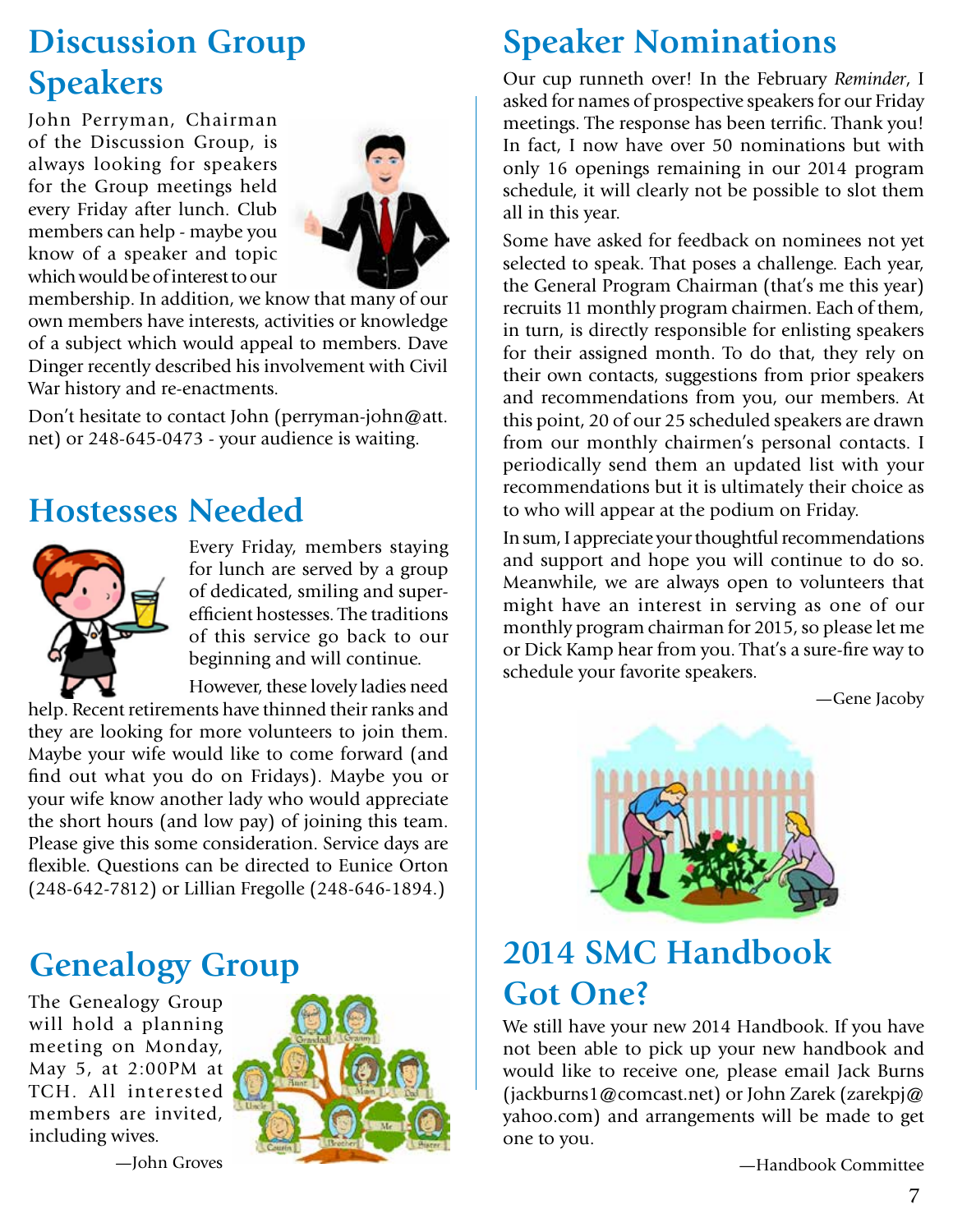#### **Mystery Lyrics**

We thought that the lesser known lyrics of last month's mystery tune would escape readers - but no fewer than 14 respondents recognized that these lines:



*Sometimes I wonder why I spend the lonely nights dreaming of a song*

are from the great Hoagy Carmichael song "Stardust". We would like to recognize less frequent respondents, so congratulations to Jerry Heller, Madge Woodward (Omer Petti), Joan (Nick) Marinelli, Chuck O'Connell, Leonard Johnston, Bob Seeley (called from Florida), Fred Leydorf and Stan Rogell.

This month is the ninth anniversary of the Mystery Lyrics column - so we thought we would test you with three favorites of the past, including the very first used. Can you name the three tunes with these lines?

*A trip to the moon on gossamer wings Where have you gone, Joe DiMaggio? Folks around these parts get the time of day*

#### **Sports Trivia**

Last month we challenged you to remember the nicknames of two major leaguers. Six baseball aficionados knew that Jim Hunter was "Catfish" and that Dick Stuart was "Dr. Strangeglove." So congratulations to first time responders Ed Pustelak, Pat (John) Hayes and Al Bosley, plus regulars Dick Kamp, Pete Kass and Tom McNally who got both and to Clay Gordon, Dave Schwartz and Dick Smith who remembered Catfish The next challenge for you: There were two great outfield catches in World Series games - one by the "Say Hey Kid," Willie Mays, against the Cleveland Indians and one against Joe DiMaggio by a Brooklyn Dodger. Can you name the Indian that hit the ball Mays caught and the Dodger who robbed DiMaggio?

#### **THE REMINDER**

A monthly publication of the Senior Men's Club of Birmingham, which meets on Fridays at 10:30AM at The Community House, 380 South Bates Street, Birmingham, Michigan 48009.

Officers for 2014 are: John M. Steele, president; George L. Stern, first vice president; Eugene P. Jacoby, second vice president; Richard A. Kamp, recording secretary; Charles J. Blank, corresponding secretary; John P. Groves, treasurer; James A. Bayson, assistant treasurer; Robert L. Babcock and Charles D. Basch, officers at large; George A. Grove, parliamentarian.

THE REMINDER includes: Dick Harper, editor; Chuck Ragains, and John Flintosh, associate editors; Tom Booth, Bill Shaffmaster, and Geno Markel, photography; Mary Kennedy, computer layout; Bob Jordan, mailing.

Senior Men's Club of Birmingham 380 South Bates St., Birmingham, MI 48009 www.tchserves.org

**FIRST CLASS**  US POSTAGE PAID BIRMINGHAM, MI PERMIT NO. 142

*Address Service Requested*

#### **CLUB DATES TO REMEMBER**

**Executive Board Meeting:** Tuesday, May 13, 9:30AM **Reminder Deadline:** Friday, May 16 **Games Bowling:** Wednesday, 10:00AM at Thunderbird Lanes (Practice) **Bridge:** Tuesdays at 9:00AM and Friday after lunch **Monday Golf**: 7:30AM at Lincoln Hills

**Thursday Golf:** 7:00-9:00AM at Springdale

**Special Events**

**Toledo Mudhens Baseball**, Wednesday, May 14, 10:30AM **Volt Plant Tour**, Tuesday, June 3, at 10:30AM

**Group Meetings**

**Book Reading Groups:** Group A: Wednesday, May 7, at 10:30AM Group B: Monday, May 19, at 3:00PM

**Classic Movie Group:** Monday, May 12 at 1:00PM **Camera & Computer Groups (COMBINED):** Tuesday, May 13 at 2:00PM **Investment Group:** Thursday, May 15 at 2:45PM

*All events at The Community House unless otherwise stated.*

**SMC on the Web:** http://www.tchserves.org/subpage/senior-mens-club; Google Group: http://groups.google.com/group/SMCBirmingham; and www.seniormensclubbirmingham.com.